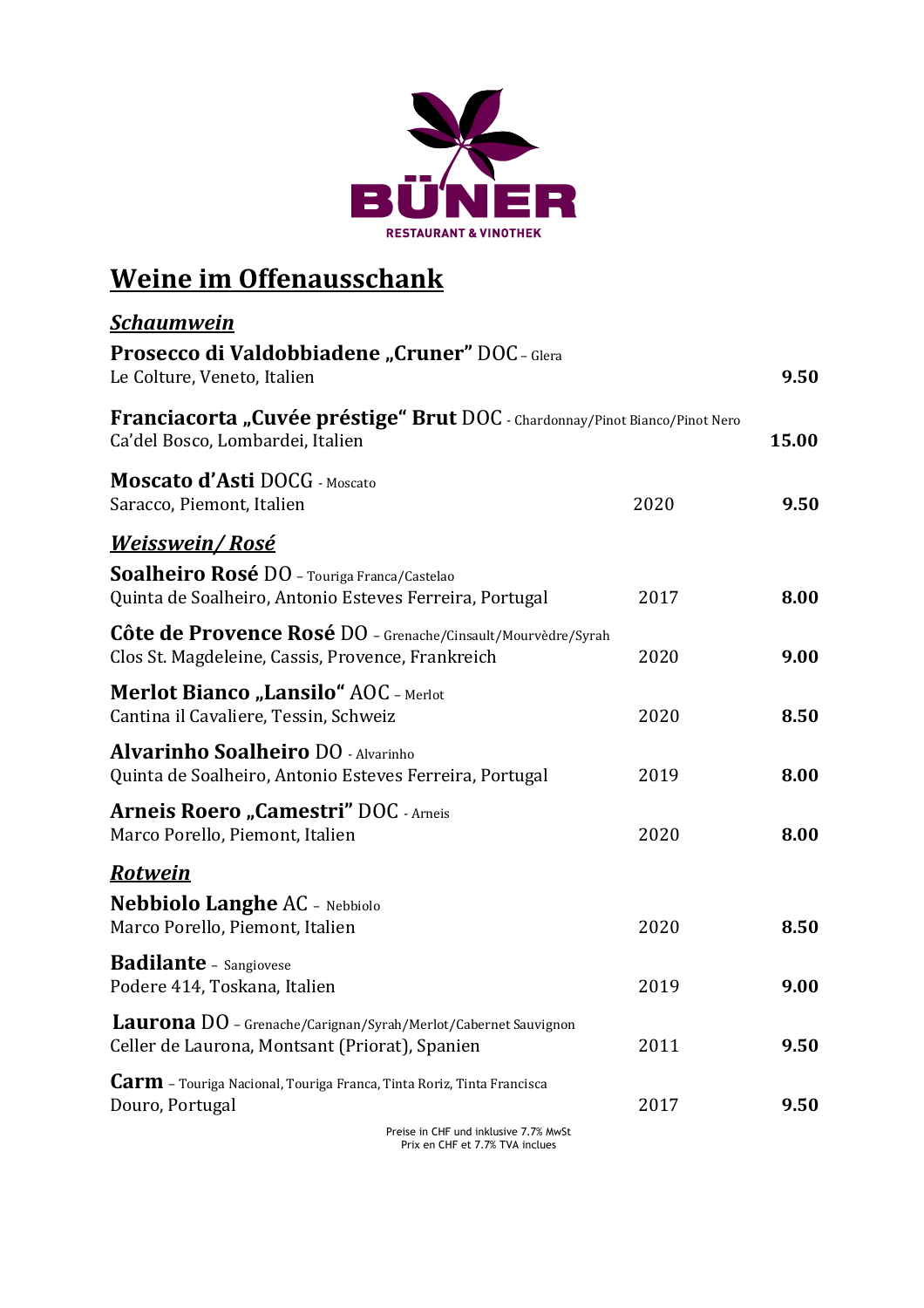

## **Champagner/ Schaumweine**

### **Italien**

| <b>Prosecco di Valdobbiadene "Cruner" DOC - Glera</b><br>Le Colture, Veneto                            |             | 55.00  |
|--------------------------------------------------------------------------------------------------------|-------------|--------|
| <b>Moscato d'Asti</b> DOCG - Moscato<br>Saracco, Piemont, Italien                                      | 2020        | 55.00  |
| Franciacorta "Cuvée préstige" Brut DOC - Chardonnay/Pinot Bianco/Pinot Nero<br>Ca'del Bosco, Lombardei |             | 95.00  |
| <b>Frankreich</b>                                                                                      |             |        |
| Laurent Perrier Brut AC - Pinot Noir/Chardonnay/Pinot Meunier<br>Tours-sur-Marne, Champagne            | 37.5cl      | 78.00  |
| Laurent Perrier Brut AC - Pinot Noir/Chardonnay/Pinot Meunier<br>Tours-sur-Marne, Champagne            | <b>75cl</b> | 120.00 |
| Laurent Perrier Cuvée Rosé AC - Pinot Noir/Chardonnay/Pinot Meunier<br>Tours-sur-Marne, Champagne      | <b>75cl</b> | 145.00 |
| Laurent Perrier "Grand Siècle" AC - Pinot Noir/Chardonnay<br>Tours-sur-Marne, Champagne                | <b>75cl</b> | 235.00 |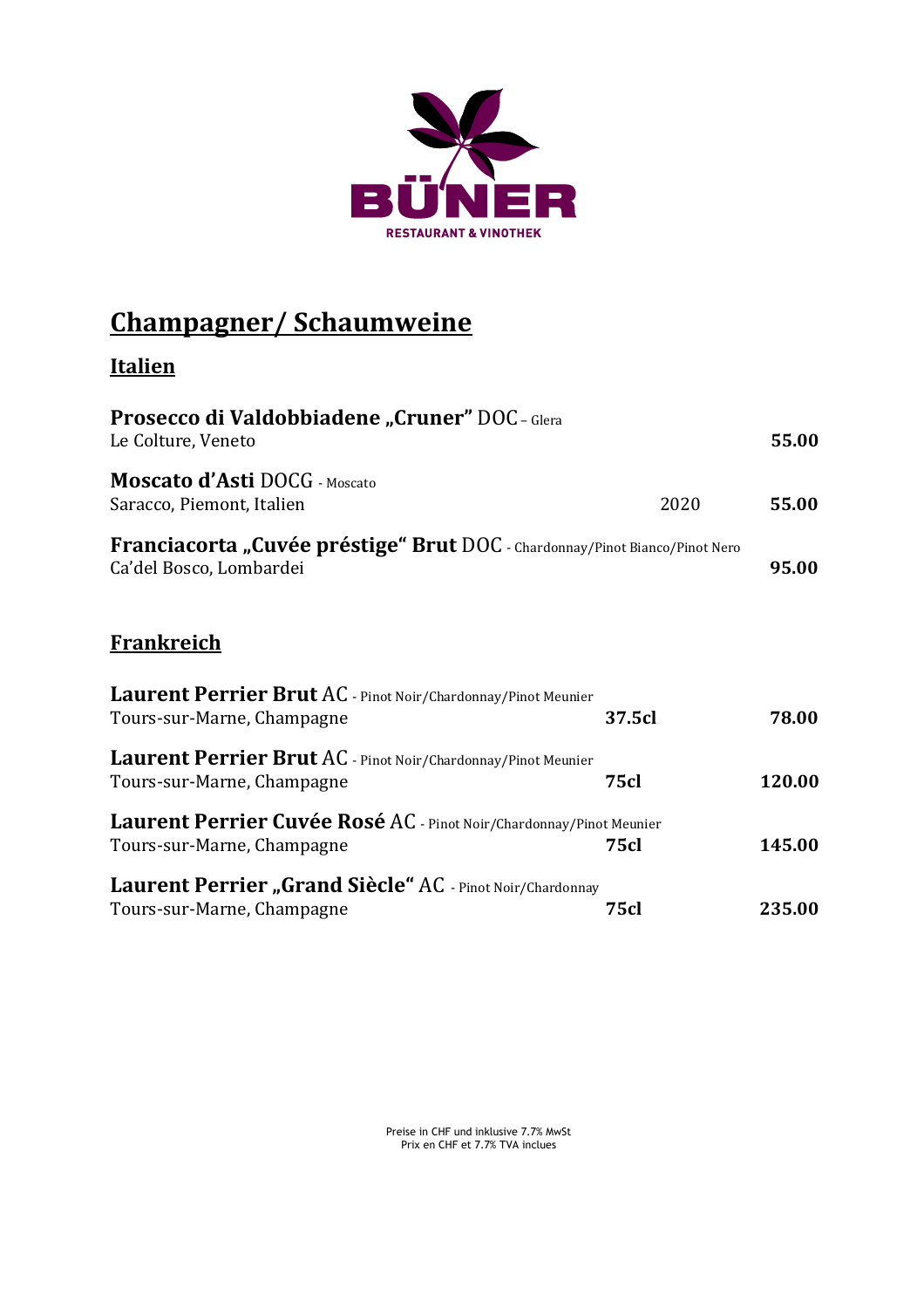

### **Italien**

### *Weisswein*

| <b>Arneis Roero "Camestri" DOC - Arneis</b><br>Marco Porello, Piemont                     | 2020 | 55.00  |
|-------------------------------------------------------------------------------------------|------|--------|
| <b>Pecorino Bianco DOC</b> - Pecorino<br>Fattoria Dezi, Umbrien                           | 2020 | 58.00  |
| <b>Pinot Grigio DOC</b> - Pinot Gris<br>Kettmair, Südtirol                                | 2021 | 58.00  |
| <b>Kerner DOC</b> - Kerner<br>Taschlerhof, Südtirol                                       | 2020 | 59.00  |
| Gavi di Gavi DOCG - Cortese<br>Tenuta Olim Bauda, Piemont                                 | 2020 | 65.00  |
| <b>Collio Bianco</b> DOC - Ribolla Gialla/Friulano/Malvasia Istriana<br>Edi Keber, Friaul | 2020 | 69.00  |
| <b>Chardonnay</b> "Bussiador" DOC - Chardonnay<br>Aldo Conterno, Piemont                  | 2017 | 120.00 |
| Rossj-Bass DOC - Chardonnay<br>Angelo Gaja, Piemont                                       | 2020 | 110.00 |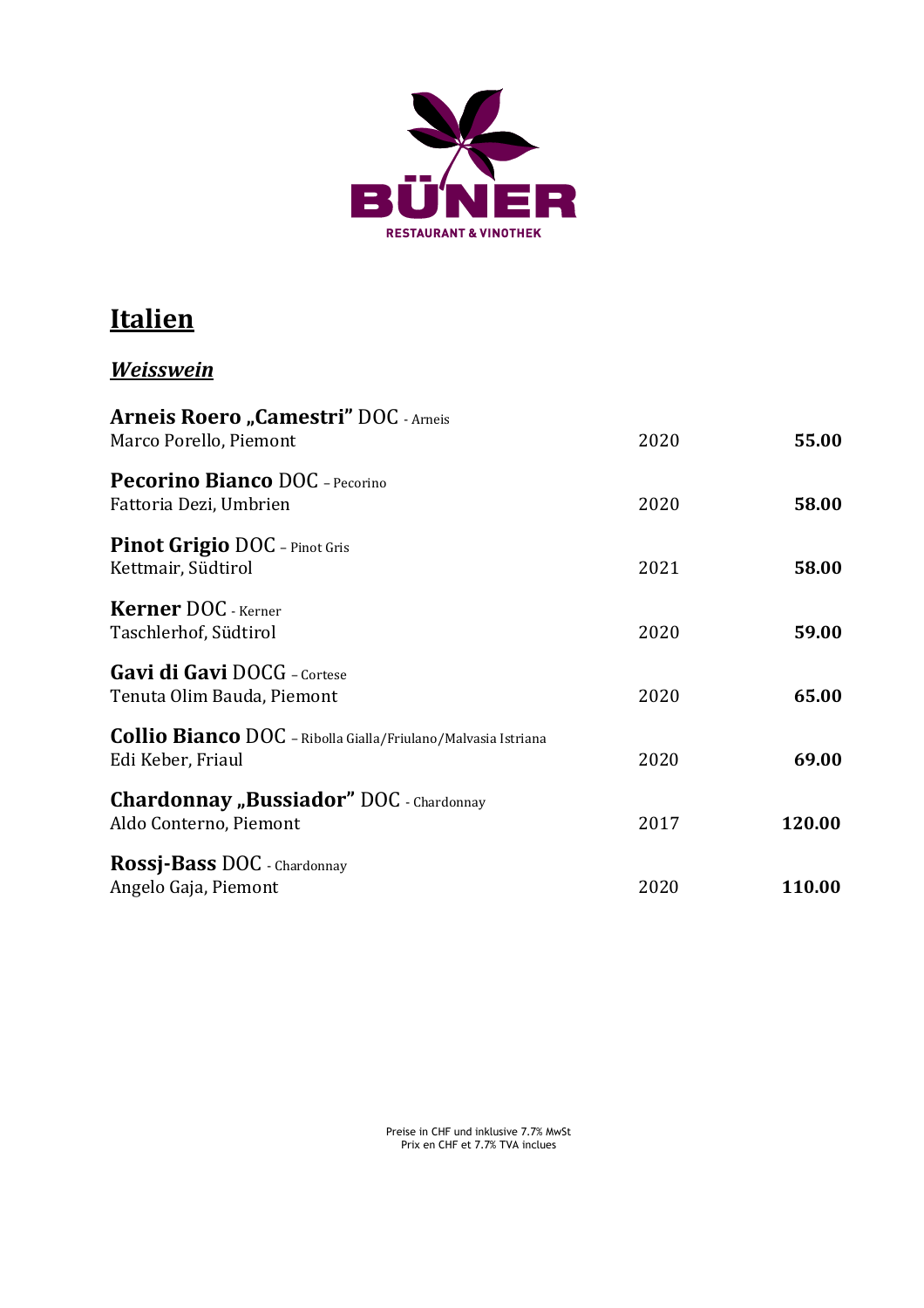

### **Italien**

#### *Rotwein*

| Lagrein Riserva "Grafenleiten" DOC - Lagrein<br>Obermoser, Südtirol               | 2017    | 88.00  |
|-----------------------------------------------------------------------------------|---------|--------|
| Barbera d'Alba "Morassina" DOC - Barbera<br>Giuseppe Cortese, Barbaresco, Piemont | 2018    | 69.00  |
| Barbera d'Alba "Conca tre pile" DOC - Barbera<br>Aldo Conterno, Piemont           | 2018    | 89.00  |
| <b>Barbaresco DOCG</b> - Nebbiolo<br>Giuseppe Cortese, Piemont                    | 2018    | 85.00  |
| Barolo "Classico" DOCG - Nebbiolo<br>Andrea Oberto, Piemont                       | 2017    | 89.00  |
| Sito Moresco - Nebbiolo, Merlot, Barbera, Cabernet Sauv.<br>Angelo Gaja, Piemont  | 2017    | 98.00  |
| <b>Barolo "Dagromis" DOCG</b> - Nebbiolo<br>Angelo Gaja, Piemont                  | 2015    | 135.00 |
| Barolo "Cicala" DOCG -Nebbiolo<br>Aldo Conterno, Piemont                          | 2016    | 220.00 |
| <b>Barolo "Romirasco"</b> DOCG -Nebbiolo<br>Aldo Conterno, Piemont                | 2014/15 | 280.00 |
| <b>Barolo "Gran Bussia" DOCG -Nebbiolo</b><br>Aldo Conterno, Piemont              | 2009    | 680.00 |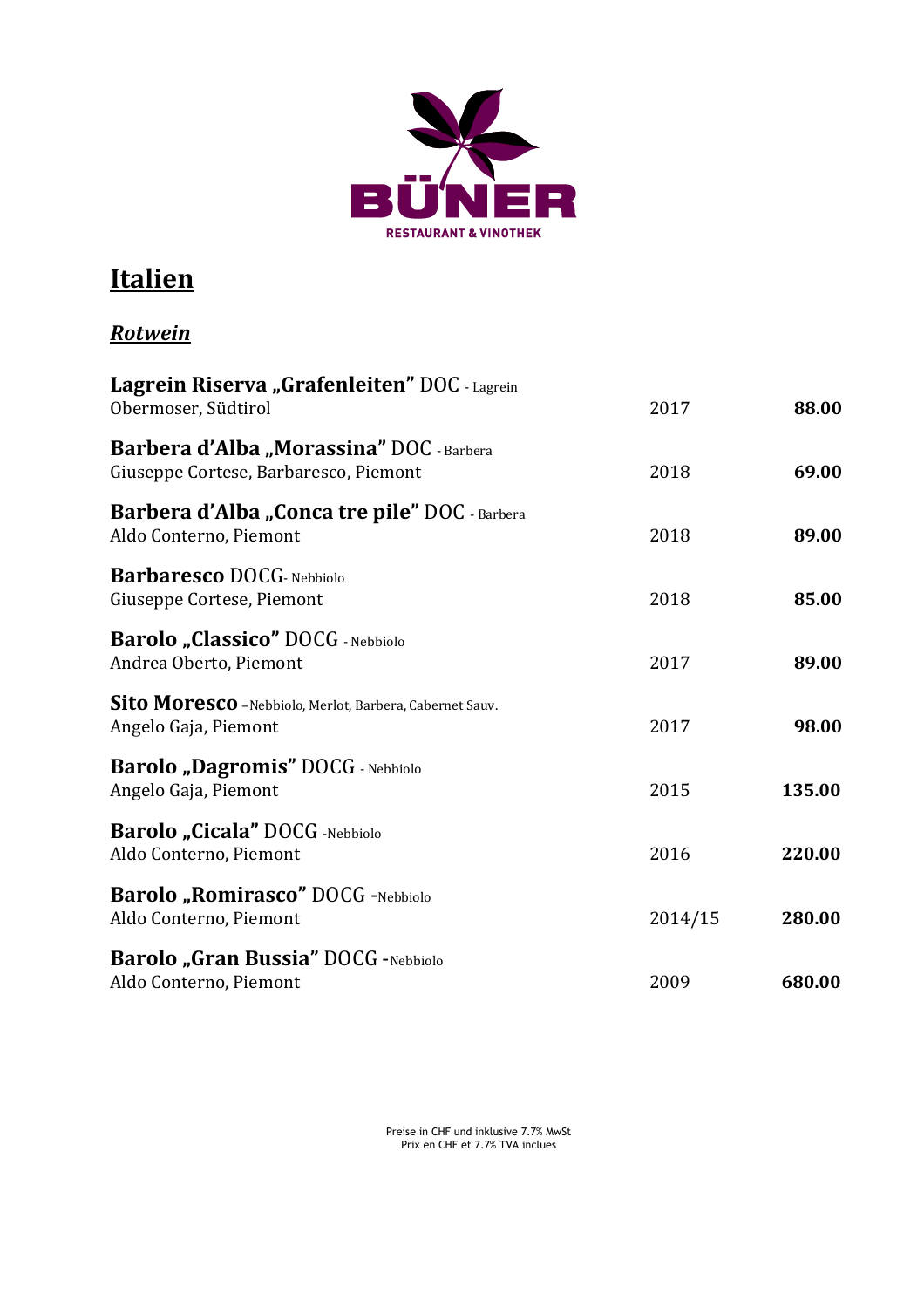

## **Italien**

#### *Rotwein*

| <b>Amarone DOC</b> - Corvina/Rondinella/Molinara<br>Azienda Agricola Viviani, Veneto                        | 2017 | 89.00  |
|-------------------------------------------------------------------------------------------------------------|------|--------|
| Maurizio Zanella Rosso DOC - Cabernet Sauvignon/Merlot/Cabernet Franc<br>Ca' del Bosco, Lombardei           | 2016 | 120.00 |
| Marche Rosso "Dezio" DOC - Sangiovese, Montepulciano<br>Fattoria Dezi, Marken                               | 2016 | 65.00  |
| Regina del Bosco DOC - Montepulciano<br>Fattoria Dezi, Marken                                               | 2016 | 95.00  |
| Solo DOC - Sangiovese<br>Fattoria Dezi, Marken                                                              | 2015 | 95.00  |
| Sagrantino di Montefalco "Pozzo Curato" DOCG - Sagrantino<br>Villa Mongalli, Umbrien                        | 2012 | 85.00  |
| Aione, IGT - Sangiovese/Cabernet Franc<br>Tenuta Aione, Toskana                                             | 2013 | 79.00  |
| Promis - Sangiovese/Merlot/Syrah<br>Ca'Marcanda di Gaja, Bolgheri, Toskana                                  | 2018 | 89.00  |
| Magari Bolgheri DOP - Cabernet Franc/Cabernet Sauvignon/Pt Verdot<br>Ca'Marcanda di Gaja, Bolgheri, Toskana | 2019 | 110.00 |
| Etico, IGT - Merlot/Cabernet Sauvignon/Cabernet Franc<br>Tenuta Aione, Toskana                              | 2009 | 95.00  |
| Salve, IGT - Sangiovese<br>Tenuta Aione, Toskana                                                            | 2008 | 110.00 |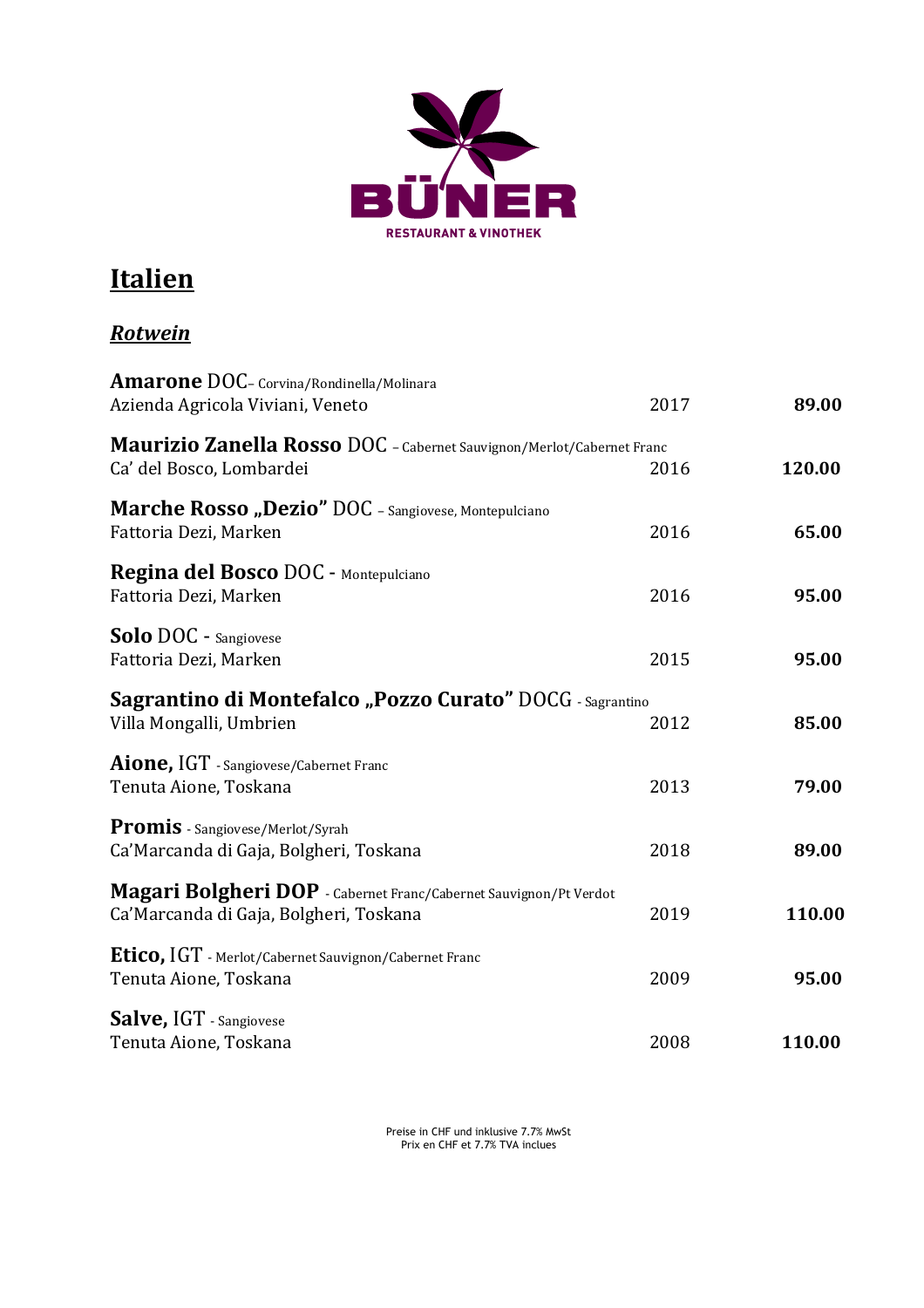

## **Spanien**

#### *Weisswein*

| <b>Blanc de Laurona</b> DO - Grenache<br>Celler de Laurona, Montsant (Priorat), Spanien                 | 2016 | 55.00 |
|---------------------------------------------------------------------------------------------------------|------|-------|
| Nelin Blanc DO - Grenache Blanc/Viognier/Pinot Noir<br>René Barbier, Clos Mogador, Priorat              | 2017 | 95.00 |
| <u>Rotwein</u>                                                                                          |      |       |
| Rioja "Vina Muriel" Reserva DO - Tempranillo<br>Bodegas Muriel, Rioja                                   | 2015 | 58.00 |
| Laurona DO - Grenache/Carignan/Syrah/Merlot/Cabernet Sauvignon<br>Celler de Laurona, Montsant (Priorat) | 2011 | 65.00 |
| <b>Ferratus DO</b> - Tempranillo<br>Maria Luisa Cuevas, Ribera del Duero                                | 2018 | 75.00 |
| Laurona "Plini" Selecionada Julio DO - Grenache/Carignan<br>Celler de Laurona, Montsant (Priorat)       | 2014 | 90.00 |
| Pythagora DO - Garnacha<br>Galilea by Fiona, René Barbier, Montsant                                     | 2015 | 89.00 |
| Rioja Contino Reserva DO - Tempranillo/Graciano/Mazuela<br>Vinedos Contino, Rioja                       | 2017 | 89.00 |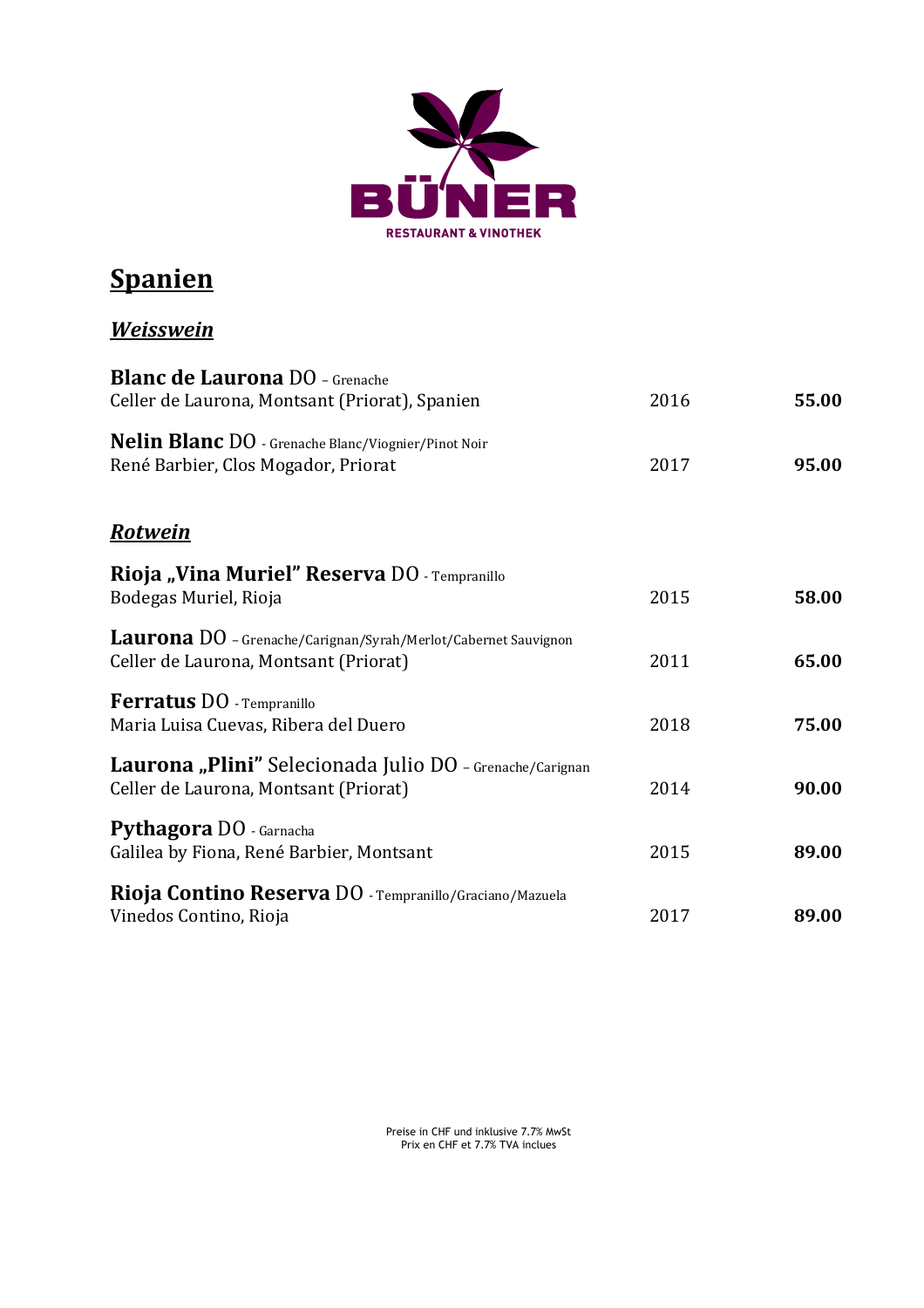

## **Spanien**

### *Rotwein*

| Pintia DO - Tempranillo<br>Bodegas Vega Sicilia, Toro                                             | 2016 | 125.00 |
|---------------------------------------------------------------------------------------------------|------|--------|
| <b>Alion DO</b> - Tempranillo<br>Bodegas Vega Sicilia, Ribera del Duero                           | 2018 | 139.00 |
| <b>Clos Mogador</b> DO - Grenache/Carignan/Syrah/Mourvedre<br>René Barbier, Clos Mogador, Priorat | 2019 | 130.00 |
| Espectacle DO - Grenache (100 jährige Reben)<br>René Barbier, Espectacle, Montsant                | 2016 | 150.00 |
| Rioja Contino "Vina del Olivo" DO - Tempranillo/Graciano/Mazuelo<br>Vinedos Contino, Rioja        | 2017 | 130.00 |
| <b>Vega Sicilia Valbuena 5ano DO</b> - Tempranillo<br>Bodegas Vega Sicilia, Ribera del Duero      | 2017 | 220.00 |
| <b>Vega Sicilia Unico DO</b> - Tempranillo<br>Bodegas Vega Sicilia, Ribera del Duero              | 2011 | 550.00 |
| Vega Sicilia Unico "Reserva Especial" DO - Tempranillo<br>Bodegas Vega Sicilia, Ribera del Duero  |      | 590.00 |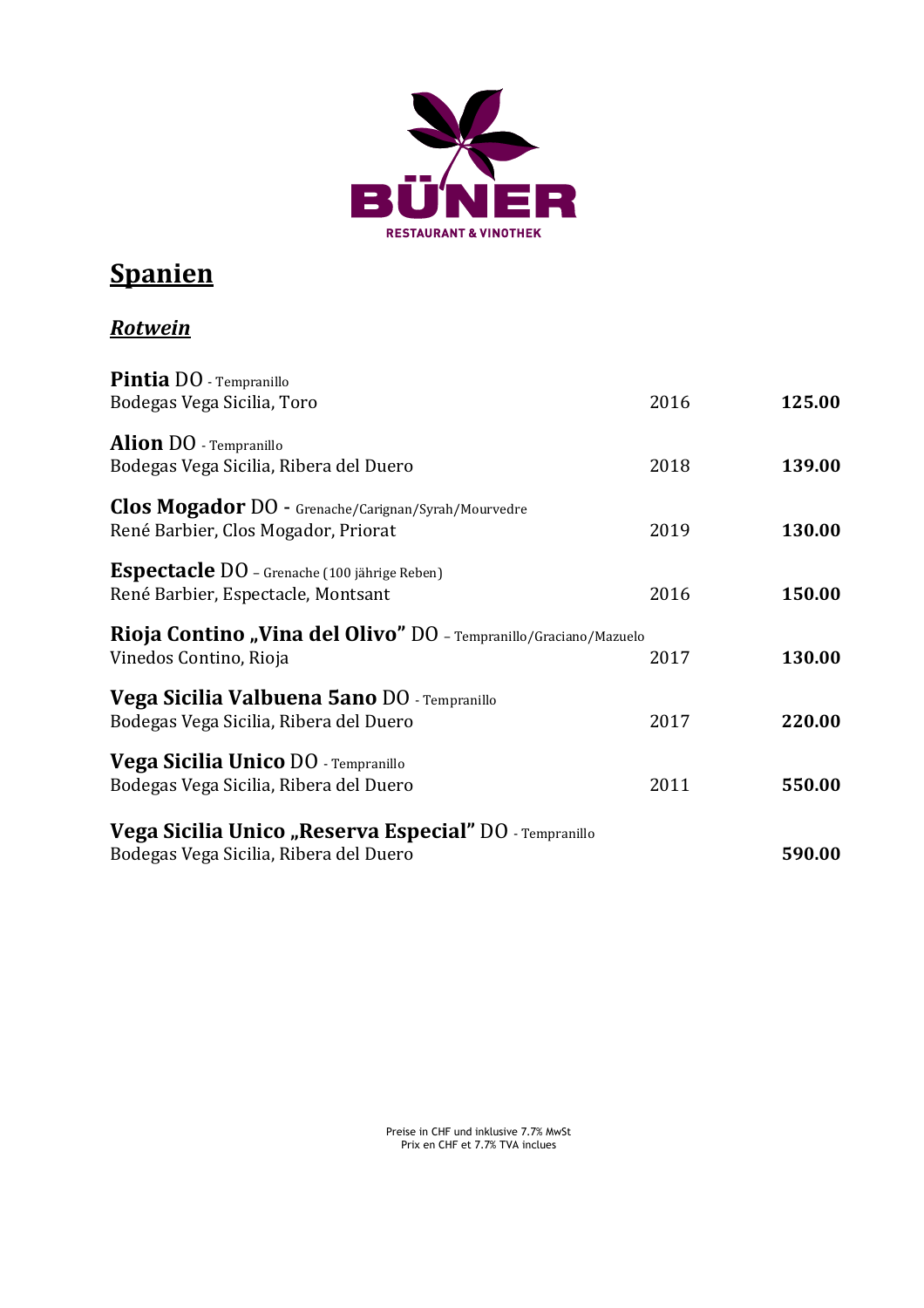

### **Portugal**

#### *Weisswein*

| Flor do Tâmega (Vinhas Velhas) - Arinto/Loureiro<br>Quinta Vila Garcia, Amarante                                            | 2016 | 46.00  |
|-----------------------------------------------------------------------------------------------------------------------------|------|--------|
| Alvarinho Soalheiro DO - Alvarinho / auch als Roséwein erhältlich<br>Quinta de Soalheiro, Antonio Esteves Ferreira          | 2019 | 48.00  |
| <u>Rotwein</u>                                                                                                              |      |        |
| <b>Quinta do Côtto</b> - Parzellenwein, 90 jährige Reben<br>Regua, Douro                                                    | 2015 | 75.00  |
| <b>Iter</b> - Sousao/Touriga N.<br>Filipa Pizarro, Douro-Braga                                                              | 2016 | 80.00  |
| Quinta do Javali Reserva - Touriga Nacional/Touriga Fr./Tinta Roriz<br>Quinta do Javali, Douro                              | 2015 | 85.00  |
| Pintas Character Douro - alter Rebberg mit mehr als 30 Rebsorten<br>W&S, Sandra Tavares/Jorge Serôdio Borges, Pinhao, Douro | 2018 | 85.00  |
| Plansel Grande Escolha - Touriga Nacional/Touriga Barroca & Franca<br>Böhm-Lindemann Family, Alentejano                     | 2016 | 91.00  |
| <b>Alfaiate</b> - Tinta Roriz<br>Douro Family Estates, S. João de Pesqueira, Douro                                          | 2017 | 95.00  |
| Visconde de Borba Garrafeira - Aragonez, Alicante Bouschet<br>Marcollino Sebo, Alentejo -Borba                              | 2015 | 95.00  |
| LV Reserva - Syrah/Cabernet Sauvignon/Touriga Nacional/Alicante Bouschet<br>Lobo de Vasconcellos Alentejano                 | 2018 | 99.00  |
| <b>Quinta Da Manoella VV</b> - Vinhas Velhas (alte Rebe)<br>W&S, Sandra Tavares/Jorge Serôdio Borges, Pinhao, Douro         | 2018 | 115.00 |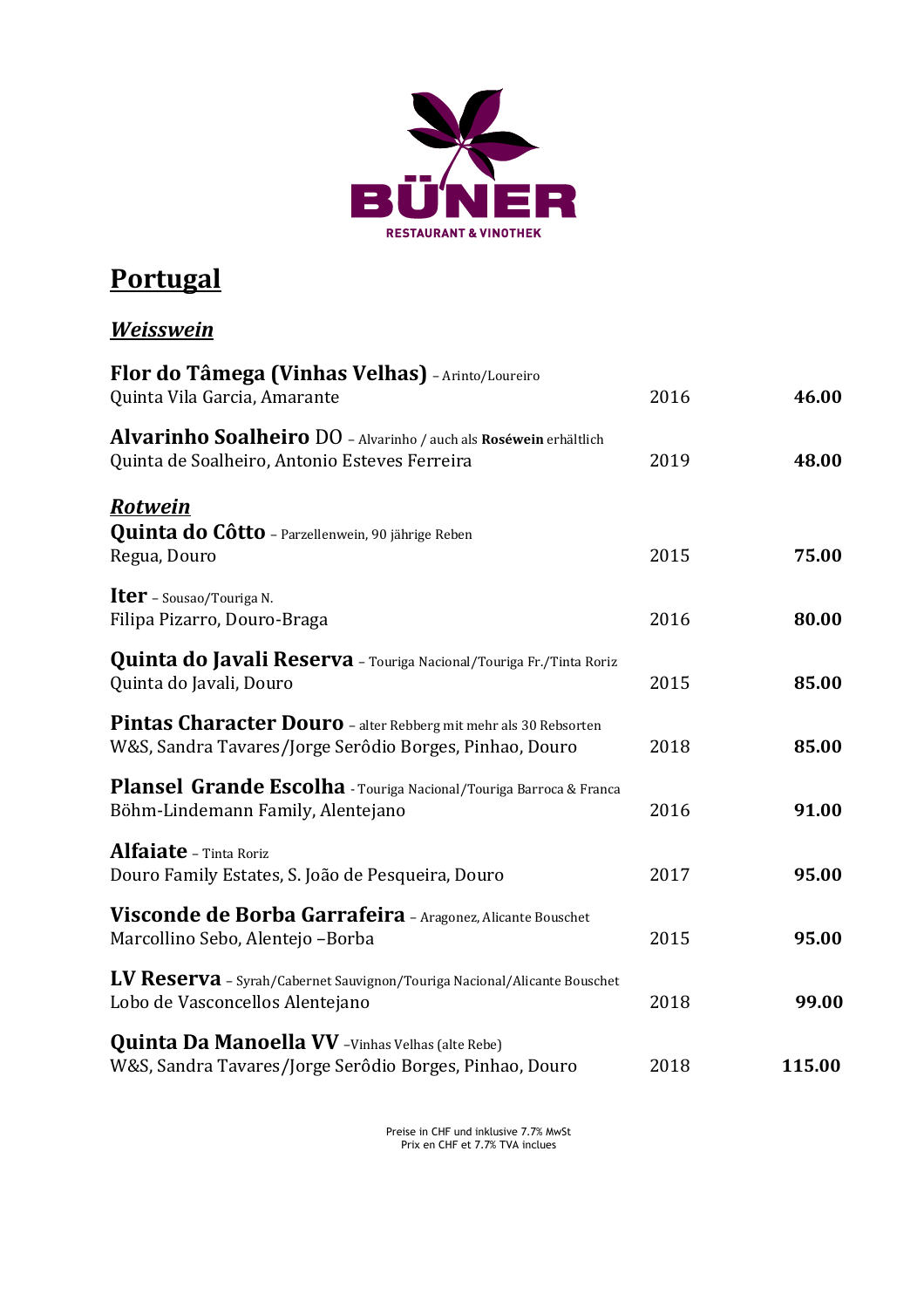

# **Frankreich**

#### *Weisswein*

| <b>Jurancon Sec "Chant des Vignes" AC</b> - Gros Manseng/Camaralet<br>Domaine Cauhapé, Jurancon                         | 2020    | 55.00  |
|-------------------------------------------------------------------------------------------------------------------------|---------|--------|
| <b>Pouilly Fumé</b> "Tradition" AC - Sauvignon Blanc<br>Domaine Serge Dagueneau, Pouilly, Loire                         | 2020    | 65.00  |
| <b>Sancerre "Silex" AC</b> - Sauvignon Blanc<br>Domaine Serge Laloue, Sancerre, Loire                                   | 2020    | 68.00  |
| <b>Cassis Blanc AC</b> - Marsanne/Clairette/Ugni Blanc/Bourboulenque<br>Clos St. Magdeleine, Cassis, Provençe           | 2021    | 75.00  |
| <b>Chenin Blanc "Négrette" AC</b> - Chenin Blanc<br>Rocher des Violetttes, Xavier Weisskopf, Loire                      | 2018    | 78.00  |
| Puligny-Montrachet AC - Chardonnay<br>Domaine Jean-Marc Boillot, Pommard, Burgund                                       | 2020    | 125.00 |
| Puligny-Montrachet "La Truffière" AC - Chardonnay<br>Domaine Jean-Marc Boillot, Pommard, Burgund                        | 2019    | 175.00 |
| Château de Fonsalette Blanc AC - Grenache Blanc/Marsanne/Clairette<br>Château Rayas, Châteauneuf-du-Pape, Côte du Rhône | 2008/09 | 150.00 |
| Château Rayas Blanc AC - Grenache Blanc/Clairette<br>Château Rayas, Châteauneuf-du-Pape, Côte du Rhône                  | 2008    | 350.00 |
| <u>Roséwein</u>                                                                                                         |         |        |
| Côte de Provence Rosé DO - Grenache/Cinsault/Mourvèdre/Syrah<br>Clos St. Magdeleine, Cassis, Provence, Frankreich       | 2021    | 58.00  |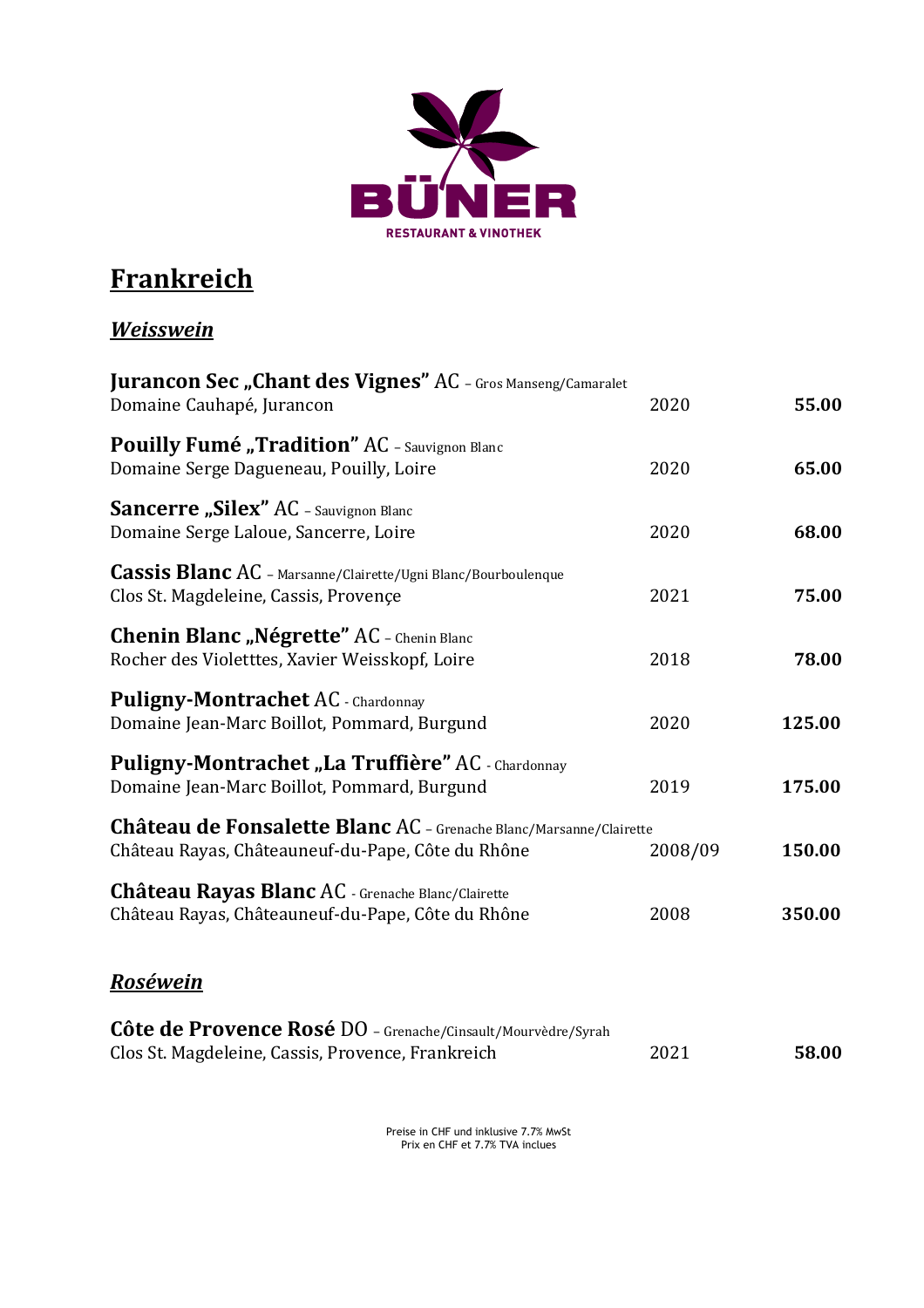

## **Frankreich**

### *Rotwein*

| Sablet Rouge AC - Grenache/Syrah<br>Domaine Piaugier, Sablet, Côte du Rhône                                                       | 2019    | 48.00  |
|-----------------------------------------------------------------------------------------------------------------------------------|---------|--------|
| Sablet Rouge "Les Briguières" AC - Grenache/Mourvèdre<br>Domaine Piaugier, Sablet, Côte du Rhône                                  | 2019    | 55.00  |
| <b>Domaine de Tours Rouge AC</b> - Grenache/Counoise/Syrah/Cinsault<br>Château des Tours, Sarrians, Côte du Rhône                 | 2016    | 98.00  |
| Gigondas AC - Grenache/Syrah/Mourvédre<br>Domaine Raspail-Ay, Gigondas, Côte du Rhône                                             | 2019    | 69.00  |
| Châteauneuf-du-Pape AC - Grenache/Mourvèdre/Syrah, Vieilles Vignes<br>Domaine Mas Saint Louis, Châteauneuf-du-Pape, Côte du Rhône | 2015    | 89.00  |
| Côte Rotie "La Giroflarie" AC - Syrah<br>Domaine Patrick Jasmin, Ampuis, Côte du Rhône                                            | 2019    | 98.00  |
| <b>Cornas Rouge AC - Syrah</b><br>Domaine Auguste Clape, Cornas, Côte du Rhône                                                    | 2017    | 165.00 |
| Châteauneuf-du-Pape "Château Rayas" AC - Grenache<br>Château Rayas, Châteauneuf-du-Pape, Côte du Rhône                            | 2009    | 650.00 |
| Savigny-les-Beaune "Les Pimentièrs" AC - Pinot Noir<br>Domaine Dubois d'Orgeval, Burgund                                          | 2017    | 85.00  |
| Beaune 1er cru "Marconnets" 1er cru AC - Pinot Noir<br>Domaine Dubois d'Orgeval, Burgund                                          | 2015    | 110.00 |
| <b>Morey St. Denis AC</b> - Pinot Noir<br>Domaine Nicolas Potel, Burgund                                                          | 2013    | 89.00  |
| Pommard "Le Levrière" Vieilles Vignes AC - Pinot Noir<br>Domaine Dugat-Py, Burgund                                                | 2008/09 | 190.00 |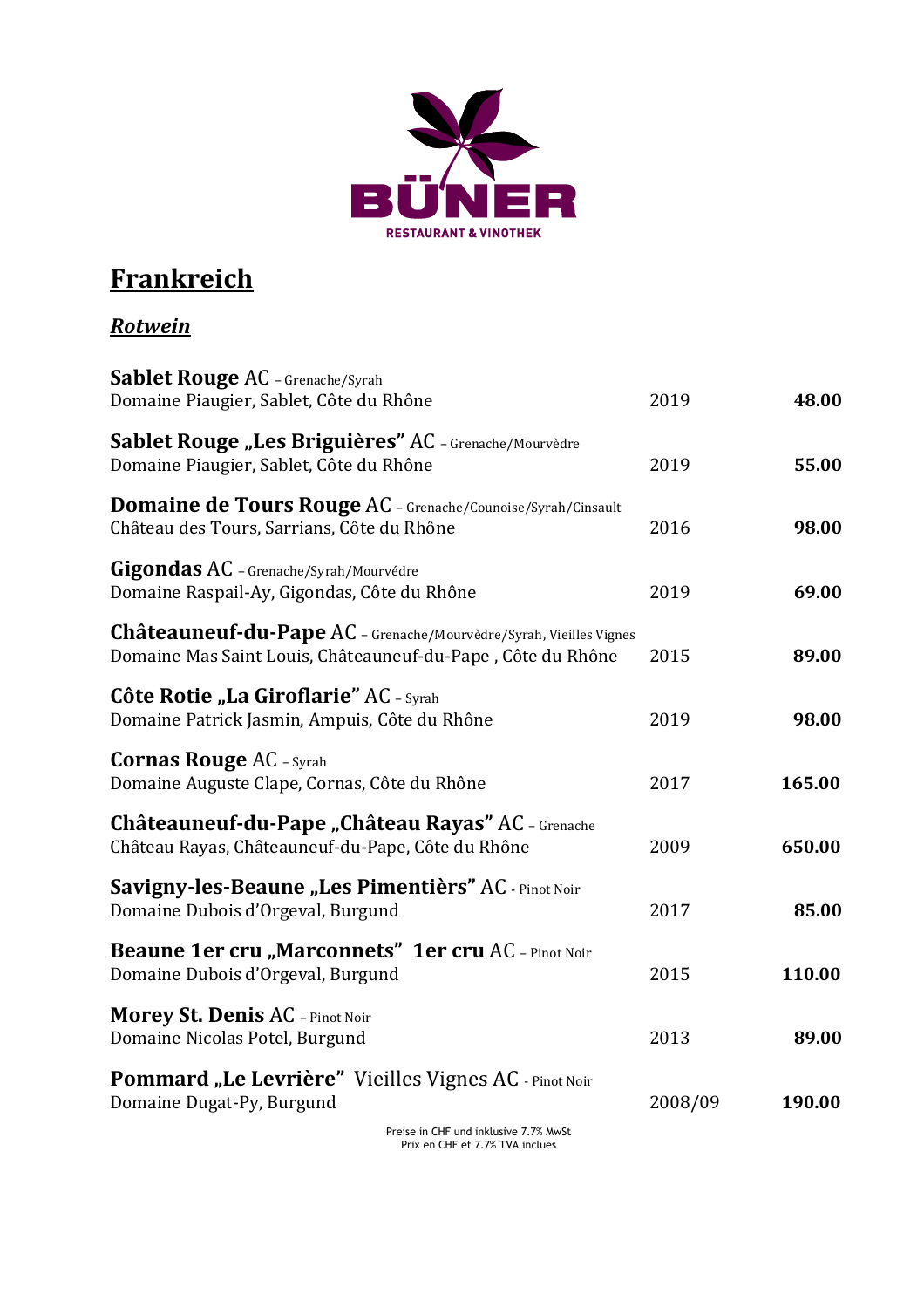

# **Frankreich - Rotwein** Bordeaux

| <b>Margaux</b>                                                                                                 |      |        |
|----------------------------------------------------------------------------------------------------------------|------|--------|
| <b>Baron de Brane AC</b> - Cabernet Sauvignon/Merlot/Cabernet Franc                                            |      |        |
| Château Brane Cantenac                                                                                         | 2015 | 95.00  |
| Château Giscours AC - Cab. Sauv./Cab.Franc/Merlot/Petit Verdot                                                 |      |        |
| 3 <sup>ème</sup> cru classé                                                                                    | 2016 | 135.00 |
| Pavillon Rouge de Château Margaux AC - Cabernet Sauvignon/Merlot/Cabernet Franc<br>Cru classé, Château Margaux | 2018 | 290.00 |
| <b>St Estèphe</b>                                                                                              |      |        |
| Château Phélan-Segur AC - Merlot/Cabernet Sauvignon                                                            |      |        |
| Cru Bourgeois                                                                                                  | 2016 | 110.00 |
| <b>Médoc</b>                                                                                                   |      |        |
| Château Sociando Malet AC - Cabernet Sauvignon/Merlot/Cabernet Franc                                           |      |        |
| Cru Bourgeois                                                                                                  | 2016 | 120.00 |
| <b>Pomerol</b>                                                                                                 |      |        |
| Château Clinet AC - Merlot/Cabernet Sauvignon                                                                  |      |        |
| <b>Grand Cru</b>                                                                                               | 2014 | 125.00 |
| Château Duhart Milon Rothschild AC - Cabernet Sauvignon/Merlot/Cabernet Franc                                  |      |        |
| Cru classé                                                                                                     | 2015 | 145.00 |
| <b>Pauillac</b>                                                                                                |      |        |
|                                                                                                                |      |        |
| Château Pontet-Canet AC - Cabernet Sauvignon/Merlot/Cabernet Franc                                             |      |        |
| 5 <sup>ème</sup> Cru classé                                                                                    | 2015 | 189.00 |
| <b>Saint-Julien</b>                                                                                            |      |        |
| Château Beychevelle AC - Cabernet Sauvignon/Merlot/Petit Verdot                                                |      |        |
| 4 <sup>ème</sup> Grand cru classé                                                                              | 2014 | 180.00 |
| Château Léoville Barton «Saint_Julien » AC - Cabernet Sauvignon/Merlot/Cabernet Franc                          |      |        |
| 2 <sup>ème</sup> Grand cru classé                                                                              | 2017 | 160.00 |
|                                                                                                                |      |        |
| Château Léoville-Poyferré AC - C.S/Merlot/C.F/Petit V.<br>2 <sup>ème</sup> Grand Cru classé                    | 2016 | 175.00 |
|                                                                                                                |      |        |
| <b>Saint-Emilion</b>                                                                                           |      |        |
| Château Figeac AC - Cabernet Franc/Cabernet Sauvignon/Merlot                                                   |      |        |
| 1 <sup>er</sup> Grand Cru classé B, St. Emilion                                                                | 2016 | 360.00 |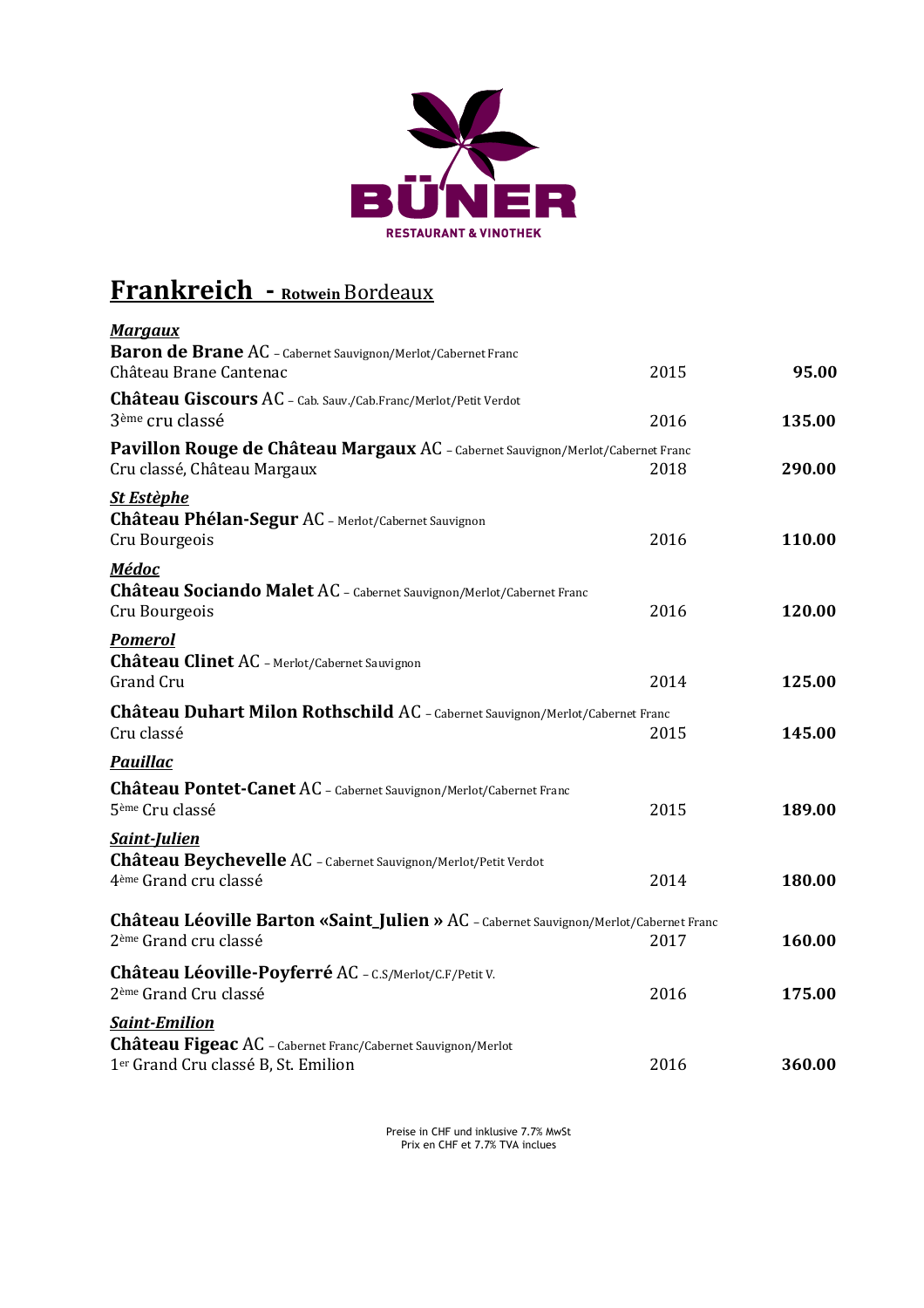

### **Schweiz**

#### *Weisswein*

| <b>Chasselas AOC</b> - Chasselas<br>Weingut Frauenkopf, Twann, Bern                                 | 2020 | 48.00 |
|-----------------------------------------------------------------------------------------------------|------|-------|
| <b>Molignon Terre Promise AOC</b> - Chasselas (Gutedel)<br>Adrian & Diego Mathier, Salgesch, Wallis | 2020 | 58.00 |
| Sauvignon Blanc "Jazz" VdP - Sauvignon Blanc<br>Hasler Vin, Twann, Bern                             | 2020 | 65.00 |
| <b>Traminer AOC</b> - Gewürztraminer<br>Christian Vessaz, Cru de l'hôpital, Môtier, Freiburg        | 2019 | 78.00 |
| Dézaley "Clos des Abbayes" AOC - Chasselas<br>Ville de Lausanne, Dézaley, Waadt                     | 2019 | 69.00 |
| <b>Paien Blanc AOC</b> - Paien (Savagnin Blanc oder Heida)<br>Didier Joris, Chamoson, Wallis        | 2020 | 79.00 |
| <b>Merlot Bianco "Lansilo" AOC - Merlot</b><br>Cantina Cavaliere, Giubiasco, Tessin                 | 2020 | 55.00 |
| Merlot Bianco "Ottavo" Barricata AOC - Merlot<br>Cantina Cavaliere, Giubiasco, Tessin               | 2017 | 69.00 |
| <b>Müller Thurgau AOC</b> - Müller Thurgau<br>Weingut Bachtobel, Ottoberg, Thurgau                  | 2019 | 65.00 |
| <b>Sauvignon Blanc AOC</b> - Sauvignon Blanc<br>Weingut Bachtobel, Ottoberg, Thurgau                | 2019 | 75.00 |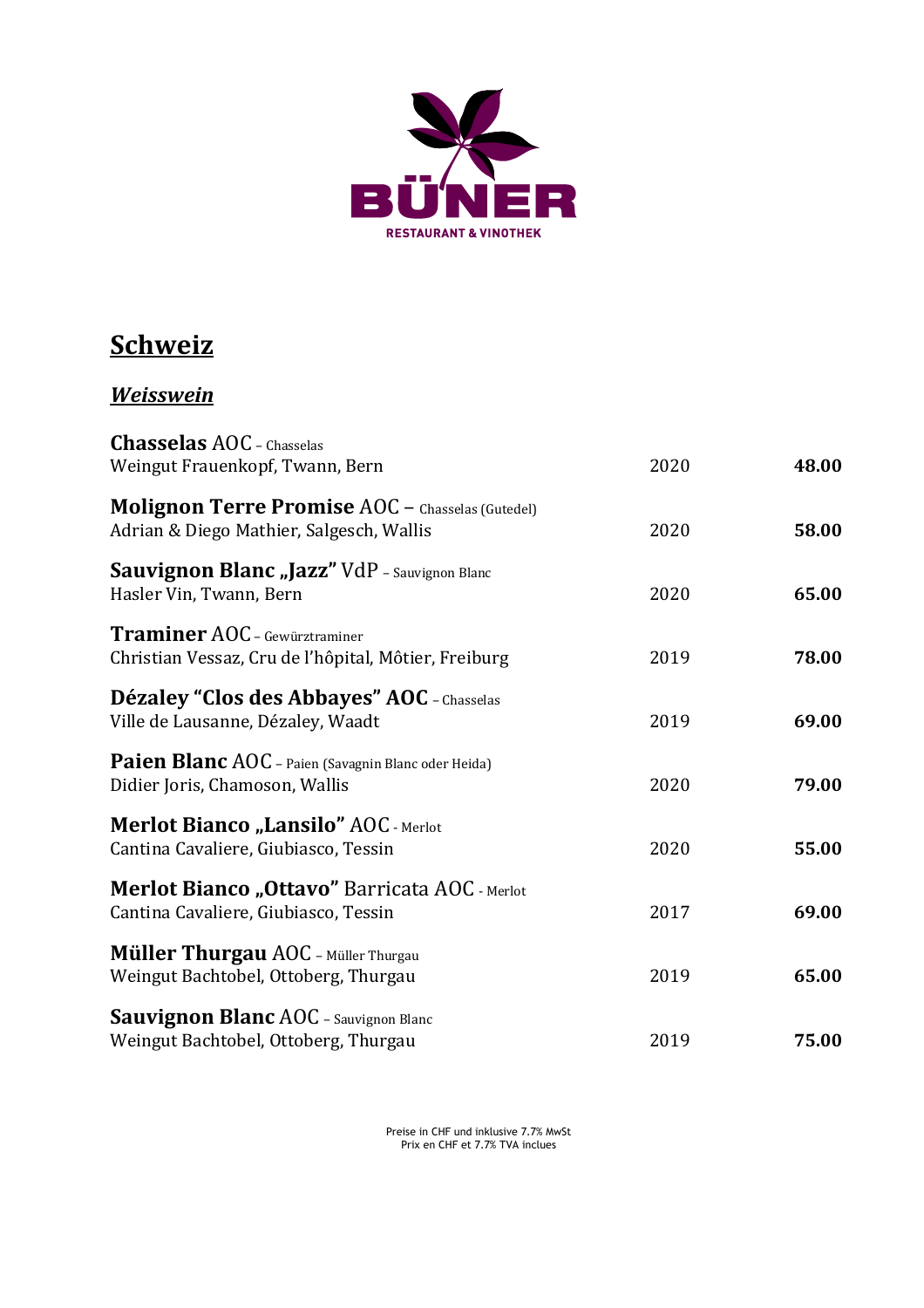

### **Schweiz**

### *Rotwein*

| Pinot Noir "Bohème" AOC - Pinot Noir<br>Hasler vin, Twann, Bern                                             | 2017 | 78.00  |
|-------------------------------------------------------------------------------------------------------------|------|--------|
| Metissage Rouge "Cuvée Pénélope" AOC - Gamaret/Garanoir<br>Domaine Chambleau, Colombier, Neuenburg          | 2019 | 79.00  |
| <b>Cuvée Bertholier Rouge AOC</b> - Gamaret/Cabernet Sauvignon/Merlot<br>Domaine Les Hutins, Dardagny, Genf | 2017 | 78.00  |
| <b>Cornalin "Viouc" AOC</b> - Cornalin<br>Maurice Zufferey, Sierre, Wallis                                  | 2017 | 95.00  |
| <b>Cornalin "Les Corbassières" AOC - Cornalin</b><br>Niklaus Wittwer SA, Sion, Wallis                       | 2018 | 85.00  |
| <b>Syrah "Champlan" AOC</b> - Syrah<br>Didier Joris, Chamoson, Wallis                                       | 2018 | 89.00  |
| <b>Grain Pinot</b> " Charrat" AOC - Pinot Noir<br>Marie-Thérèse Chappaz, Fully, Wallis                      | 2018 | 98.00  |
| <b>Grain Mariage AOC</b> - Cornalin/Humagne Rouge<br>Marie-Thérèse Chappaz, Fully, Wallis                   | 2019 | 98.00  |
| Grain Noir AOC - Cabernet Sauvignon/Merlot/Cabernet Franc<br>Marie-Thérèse Chappaz, Fully, Wallis           | 2019 | 110.00 |
| Gigolo AOC - Cabernet Sauvignon/Syrah/Pinot Noir/Gamay<br>Adrian & Diego Mathier, Salgesch, Wallis          |      | 99.00  |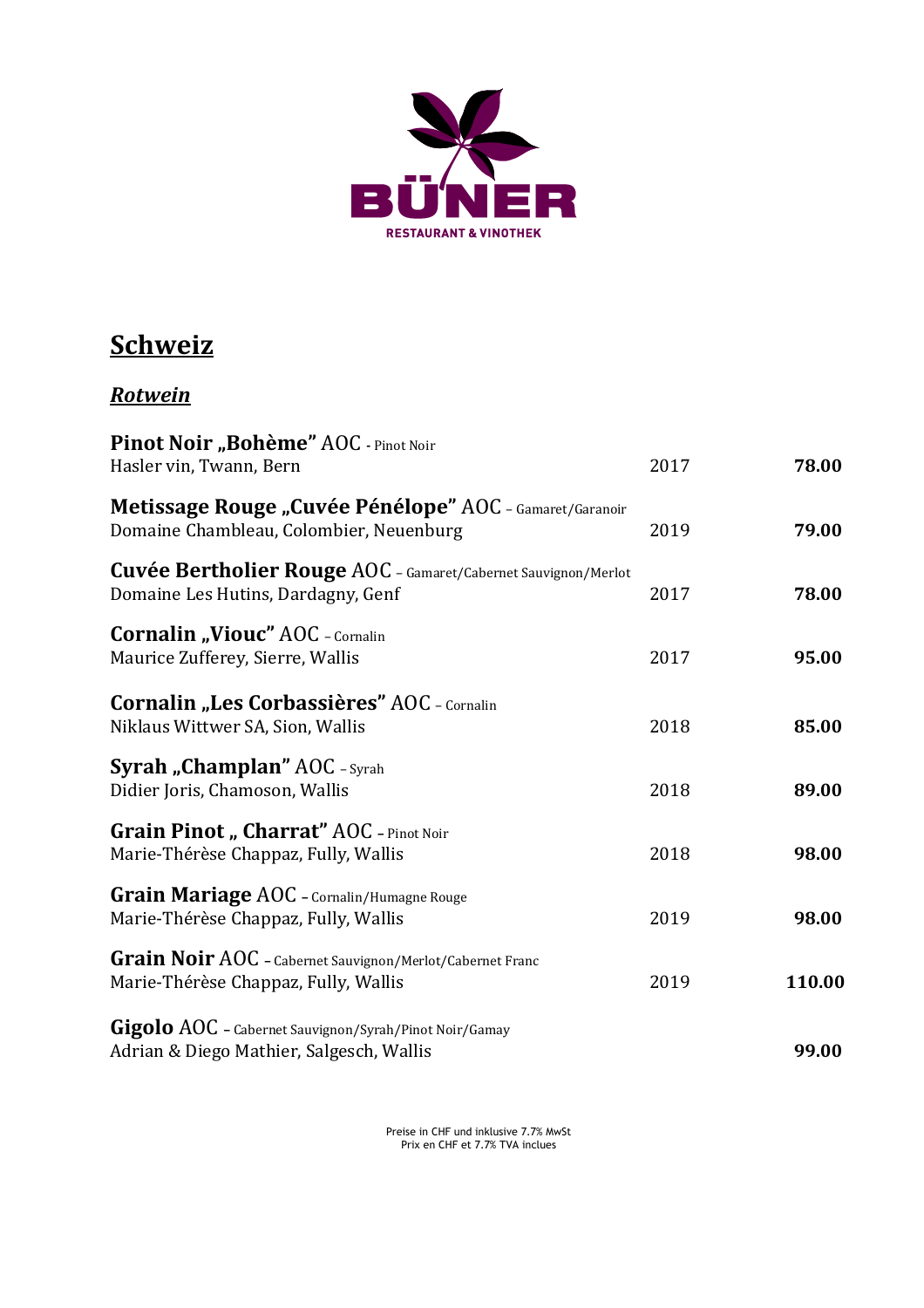

### **Schweiz**

### *Rotwein*

| Pinot Noir "No.1" AOC - Pinot Noir                                                                  |      |        |
|-----------------------------------------------------------------------------------------------------|------|--------|
| Schloss Bachtobel, Ottoberg, Thurgau                                                                | 2019 | 65.00  |
| Pinot Noir "No.3" AOC - Pinot Noir<br>Schloss Bachtobel, Ottoberg, Thurgau                          | 2018 | 95.00  |
| <b>Merlot del Ticino "Artu" DOC</b> - Merlot<br>Cantina Cavaliere, Giubiasco, Tessin                | 2019 | 59.00  |
| <b>Merlot del Ticino "Granato" DOC - Merlot</b><br>Fratelli Meroni, Biasca, Tessin                  | 2018 | 65.00  |
| <b>Merlot del Ticino "Tracce di Sassi" DOC</b> - Merlot<br>Werner Stucky, Rivera, Tessin            | 2018 | 96.00  |
| Merlot del Ticino "Conte di Luna" DOC - Merlot/Cabernet Sauvignon<br>Werner Stucky, Rivera, Tessin  | 2018 | 120.00 |
| <b>Merlot del Ticino "Le Pergole Riserva" DOC</b> - Merlot<br>Fratelli Meroni, Biasca, Tessin       | 2016 | 98.00  |
| <b>Merlot del Ticino "Rampeda Riserva" DOC - Merlot</b><br>Fratelli Meroni, Biasca, Tessin          | 2015 | 110.00 |
| <b>Merlot del Ticino "Rosso di Sera" IGT - Merlot</b><br>Fabienne & Eric Klausener, Purasca, Tessin | 2014 | 98.00  |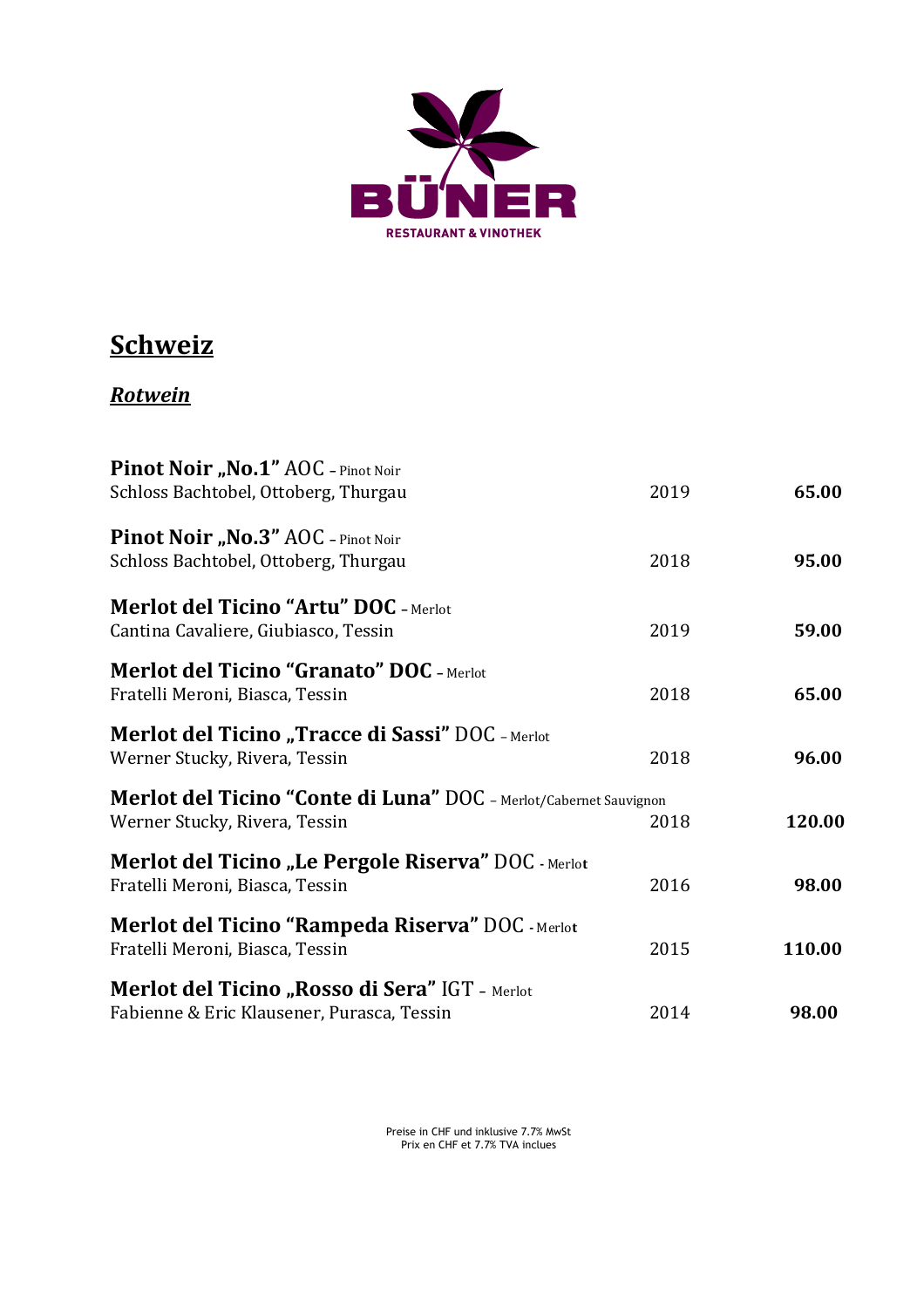

### **Andere Länder**

#### *Rotwein*

| Konrad Pinot Noir "DJ Antoine Limited" - Pinot Noir<br>Norbert Spielmann, Alte Grafschaft, Deutschland                      | 2013 | 110.00 |
|-----------------------------------------------------------------------------------------------------------------------------|------|--------|
| Carrascal Corte Clàsico - Malbec, Merlot, Cabernet Sauvignon<br>Bodegas Weinert, Mendoza, Argentinien                       | 2013 | 59.00  |
| <b>Weinert</b> - Malbec<br>Bodegas Weinert, Mendoza, Argentinien                                                            | 2010 | 65.00  |
| Don Martin Citycuvée Spéciale - Cabernet Sauv., Malbec, Petit Verdot<br>Vinas Don Martin, Alto Agrelo, Mendoza, Argentinien | 2014 | 69.00  |
| Cavas de Weinert - Gran Vino - Cabernet Sauv., Malbec, Merlot<br>Bodegas Weinert, Mendoza, Argentinien                      | 2007 | 75.00  |
| <b>Presidente</b> - Cabernet Sauv., Malbec, Petit Verdot, Cabernet Franc<br>Bodegas Weinert, Mendoza, Argentinien           | 2015 | 95.00  |
| Tonel Unico N*183 - Cabernet Franc<br>Bodegas Weinert, Mendoza, Argentinien                                                 | 2013 | 130.00 |
| <b>Weine im Grossformat:</b>                                                                                                |      |        |
| <b>Don Martin</b> - Cabernet Sauvignon, Malbec<br>Vinas Don Martin, Alto Agrelo, Mendoza, Argentinien                       | 2014 | 155.00 |
| Presidente - Cabernet Sauv., Malbec, Petit Verdot, Cabernet Franc<br>Vinas Don Martin, Alto Agrelo, Mendoza, Argentinien    | 2015 | 220.00 |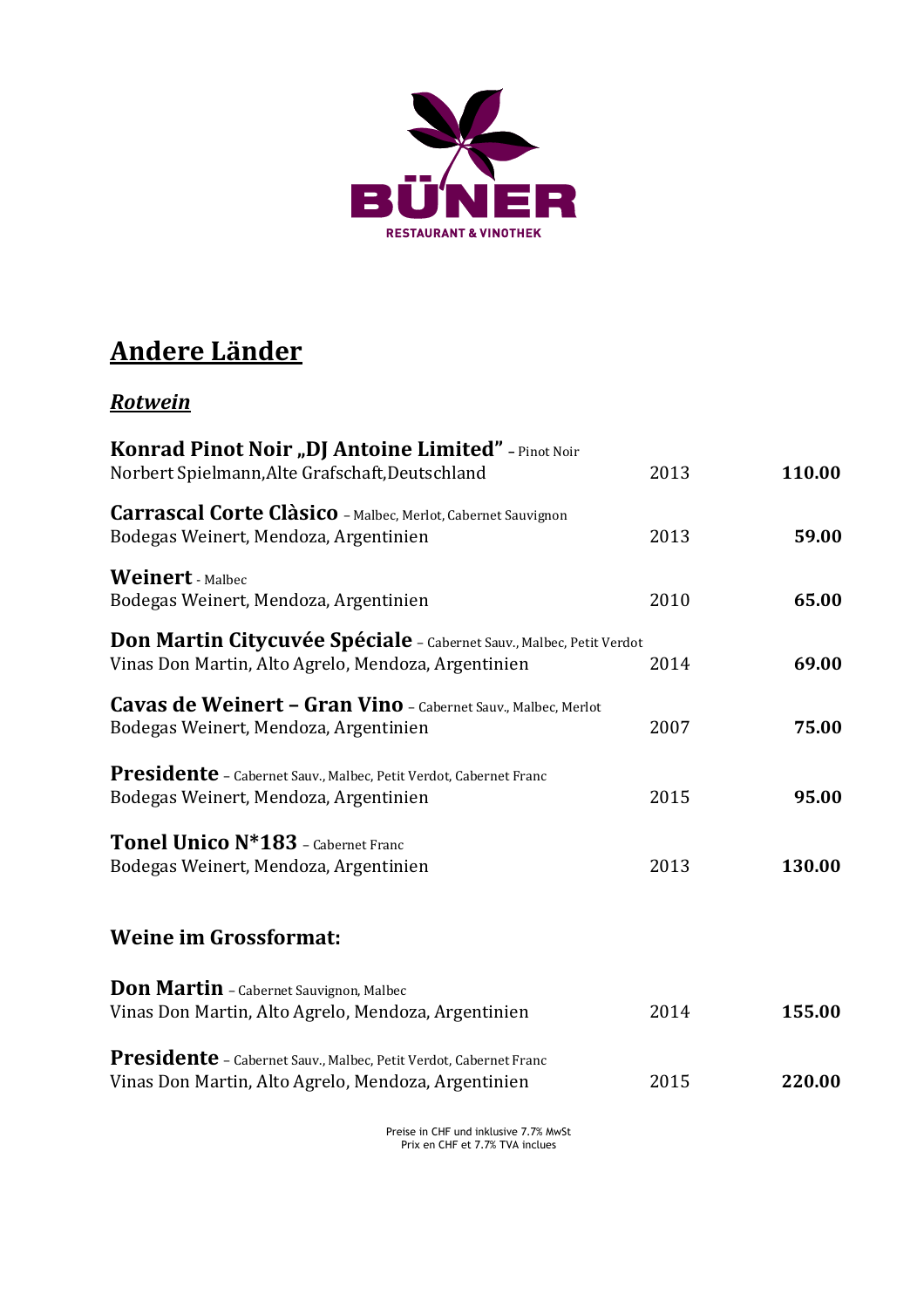

### **Süssweine**

#### *Weisswein*

| <b>Delicatesses des Bourgeoises</b> AOC - Pinot Gris, Chasselas                                               |      |                  |        |
|---------------------------------------------------------------------------------------------------------------|------|------------------|--------|
| Christian Vessaz, Cru de l'hôpital, Môtier, Freiburg, Schweiz                                                 | 2018 | 38cl             | 69.00  |
| <b>Grain Noble "Marsanne Blanche"</b> AOC - Marsanne<br>Marie-Thérèse Chappaz, Fully, Wallis, Schweiz         | 2017 | 38cl             | 120.00 |
| <b>Riesling Spätlese "Felsterrassen"</b> - Riesling<br>Weingut Hain, Mosel, Deutschland                       | 2018 | 75cl             | 69.00  |
| <b>Jurançon Moelleux "Ballet d'octobre"</b> AC - Petit Manseng<br>Domaine Cauhape, Gascogne, Frankreich       | 2019 | 38cl             | 39.00  |
| Jurançon Moelleux "Quintessence de Petit Manseng" AC - Petit Manseng<br>Domaine Cauhape, Gascogne, Frankreich | 2011 | 38cl             | 129.00 |
| Passito di Moscato "San Giovanni" - Moscato<br>Tenuta Olim Bauda, Piemont, Italien                            | 2006 | 38 <sub>cl</sub> | 85.00  |
| <b>Traminer Beerenauslese</b> - Traminer<br>Weingut Topf, Kamptal, Österreich                                 | 2000 | 38cl             | 98.00  |